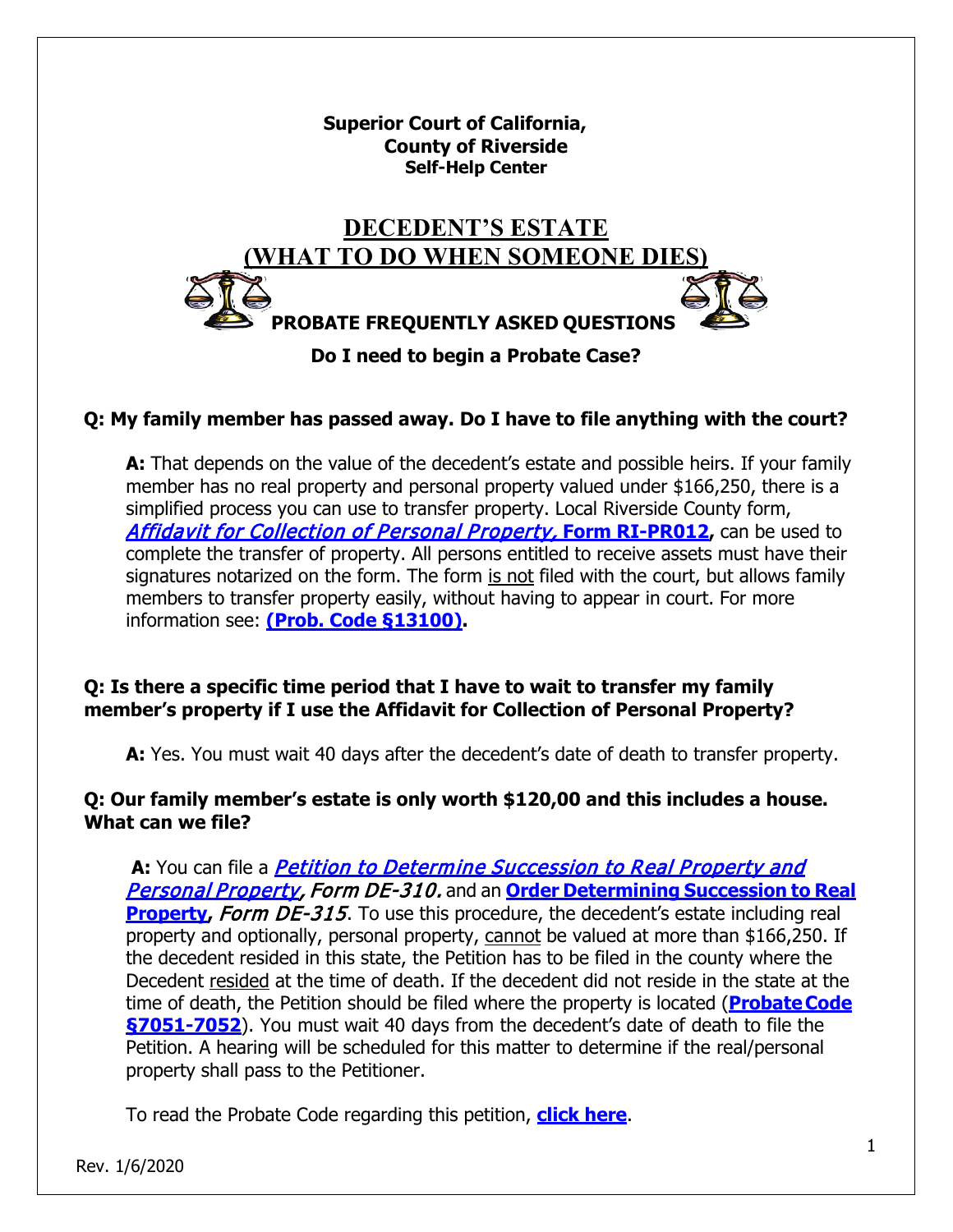**Q: My husband recently passed away. He had a will and all the property was given to me in the will. We own a home, but I am not listed on the title. What can I file so the property can be transferred to me?**

**A:** You can file a [Spousal or Domestic Partner Property Petition,](http://www.courts.ca.gov/de221.pdf) Form DE-221, and **[Spousal or Domestic Partner Property Order](http://www.courts.ca.gov/de226.pdf)**, Form DE-226. This petition alleges that all or part of the entire estate does not need to be administered as it is passing directly to the surviving spouse. There is no limit to the value of the decedent's assets for this Petition. If the court finds that the identified assets of the decedent are property passing to the surviving spouse, the court shall issue an order describing the property, determining that the property is passing to the surviving spouse, and determining that no administration (Petition to Probate) is necessary.

To review the Probate Code regarding this Petition, **[click here](http://www.leginfo.ca.gov/cgi-bin/displaycode?section=prob&group=13001-14000&file=13650-13660)**.

\*Note\* Depending on your circumstances, filing a Petition for Probate instead of a Spousal Property Petition may be a better choice. Seek the advice of a qualified attorney to decide what choice is best for your individual situation.

### **Q: Is there a simplified process to transfer property if the Decedent's real property (house or land) is worth less that \$55,425?**

A: Yes. You can file an *[Affidavit re Real Property of Small Value,](http://www.courts.ca.gov/de305.pdf) Form DE-305.* The affidavit cannot be filed until six months have passed since the decedent's date of death. The affidavit must be filed in the county where the Decedent resided or if the decedent did not reside in the State of California at the time of their death, then the affidavit can be filed where the real property is located. The signature of the party filing the affidavit must be notarized and an Inventory and Appraisal must be completed and attached. A copy of the decedents will, if one exists, must also be attached. No hearing will be conducted. If properly filed, the Court Clerk will issue a certified copy of the affidavit. You can then file the certified copy shall be filed with the County Recorder's office.

To read the Probate Code regarding this affidavit, **[click here](http://www.leginfo.ca.gov/cgi-bin/displaycode?section=prob&group=13001-14000&file=13200-13210)**.

#### **Q: My father recently passed away. He was not married and did not have a domestic partner. He owned three homes and has a lot of personal property worth approximately \$500,000. There are many family members who say they are entitled to the property. What can I file to help us resolve this issue?**

A: Because of the value of assets, you must file a *[Petition for Probate,](http://www.courts.ca.gov/de111.pdf) Form DE-111*. There are many additional forms you may need to begin the probate process. You can obtain a packet, which includes all the necessary forms at your local Riverside County Courthouse Clerk's Office. This Petition can ask the Court for an order appointing a personal representative. If your father left a will, the Petition would also request probate of the Decedent's will.